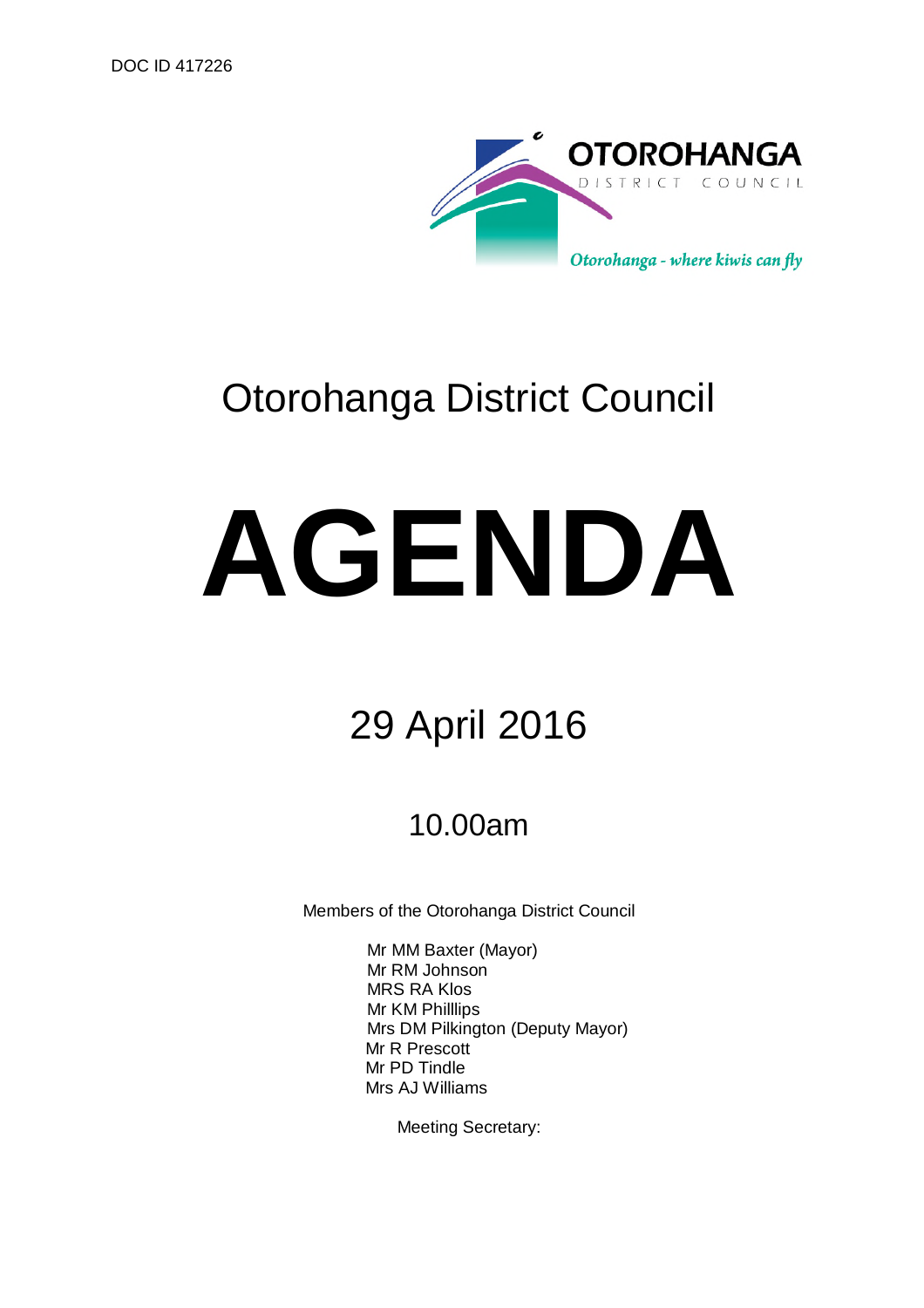#### **OTOROHANGA DISTRICT COUNCIL**

29 April 2016

Notice is hereby given that an Ordinary meeting of the Otorohanga District Council will be held in the Council Chambers, Maniapoto Street, Otorohanga on Friday 29 April 2016 commencing at 10am.

21 April 2016

#### **DC Clibbery CHIEF EXECUTIVE**

### **AGENDA**

#### **ORDER OF BUSINESS:**

| <b>ITEM</b>                   | <b>PRECIS</b>                                     | <b>PAGE</b>    |
|-------------------------------|---------------------------------------------------|----------------|
| <b>PRESENT</b>                |                                                   |                |
| IN ATTENDANCE                 |                                                   |                |
| <b>APOLOGIES</b>              |                                                   |                |
| <b>OPENING PRAYER</b>         |                                                   |                |
|                               | <b>ITEMS TO BE CONSIDERED IN GENERAL BUSINESS</b> |                |
| <b>REPORTS</b>                |                                                   |                |
| Item 299                      | DEPUTY MAYOR REMUNERATION                         |                |
| Item 300                      | <b>BUDGET ESTIMATES</b>                           | 3              |
| <b>GENERAL</b>                |                                                   | 4              |
| MOTION TO EXCLUDE THE PUBLIC  |                                                   | 4              |
| Item 298                      | OTOROHANGA SWIMMING POOL                          | $\overline{7}$ |
| MOTION TO RE ADMIT THE PUBLIC |                                                   | 14             |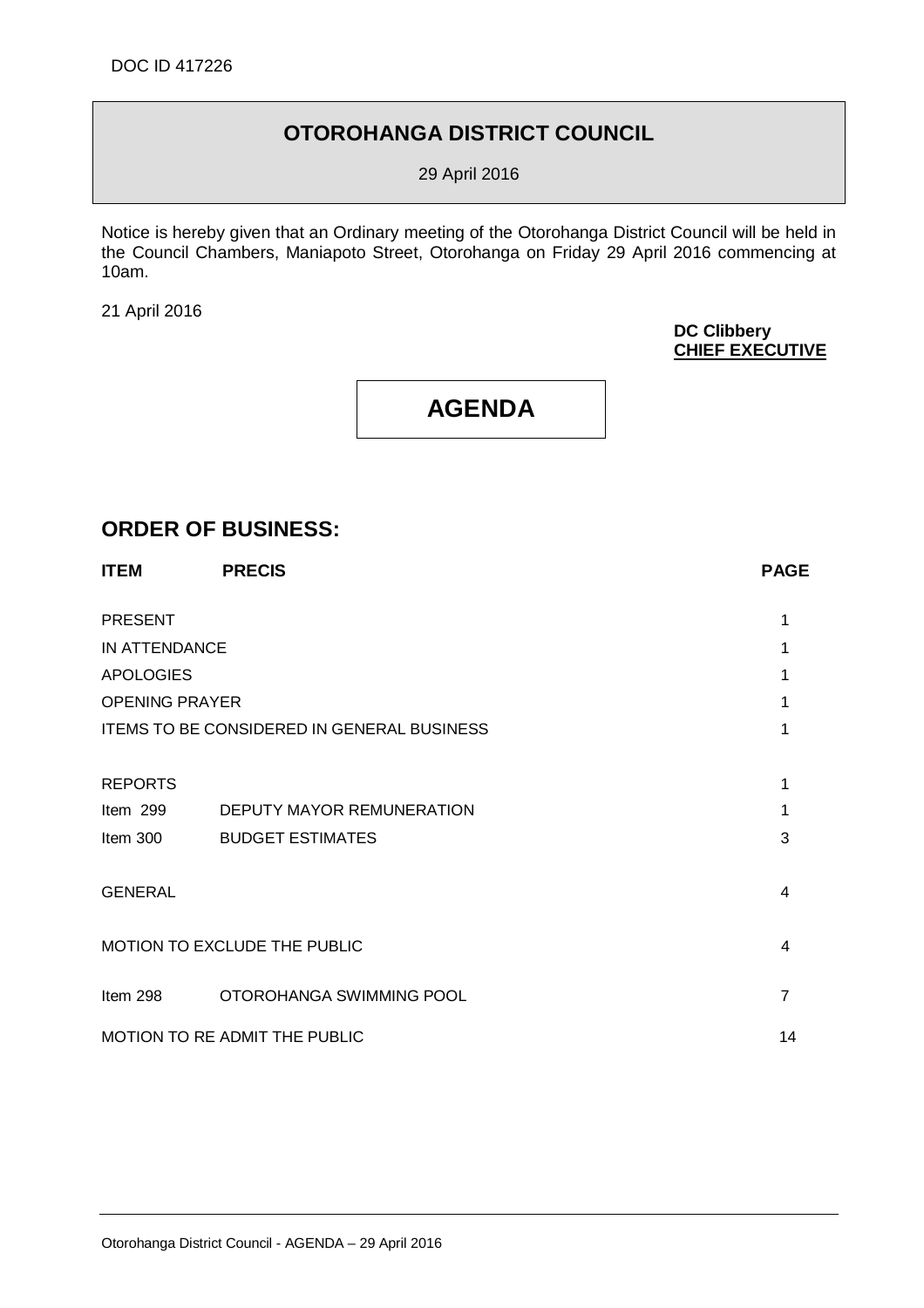#### **PRESENT**

**IN ATTENDANCE**

**APOLOGIES**

**ITEMS TO BE CONSIDERED IN GENERAL BUSINESS**

**REPORTS**

**ITEM 299: DEPUTY MAYOR REMUNERATION**

**To: His Worship the Mayor and Councillors**

**From: Finance and Administration Manager**

**Date: 29 April 2016**

#### **Relevant Community Outcomes**

Foster an involved and engaged Community

#### **Executive Summary**

Advice has been received from the Remuneration Authority that as from 1 July 2016 there is no longer a 40% cap over the base councillor remuneration for the Deputy Mayor.

#### **Staff Recommendation**

It is recommended:

That the additional allowance for the Deputy Mayor is increased from 40% to 65% over the base councillor remuneration as from 1 July 2016 and this information is conveyed to the Remuneration Authority in the annual declaration.

#### **Report Discussion**

At the Council Meeting of 19 April 2016 a report was presented on the changes to payments made to Elected Members for additional duties.

The Deputy Mayor falls into this category and currently remuneration is capped at 40% over the base councillor's remuneration. The Remuneration Authority has advised that as from 1 July 2016 this cap for additional duties will no longer be in place.

Council is required to submit to the Remuneration Authority annually, information for each position recommended for additional payments. The information required includes an estimation of the additional time involved, the additional duties undertaken and a recommendation for additional pay. The information for the 2016/17 year is required by 16 May 2016.

In 2013 the Authority introduced a system based on a 'Size Index' for each Council, Prior to this Local Authorities were allocated a total pool of funds, and Council's had to set their own remuneration for Elected Members, apart from the Mayor whose remuneration was set by the Remuneration Authority.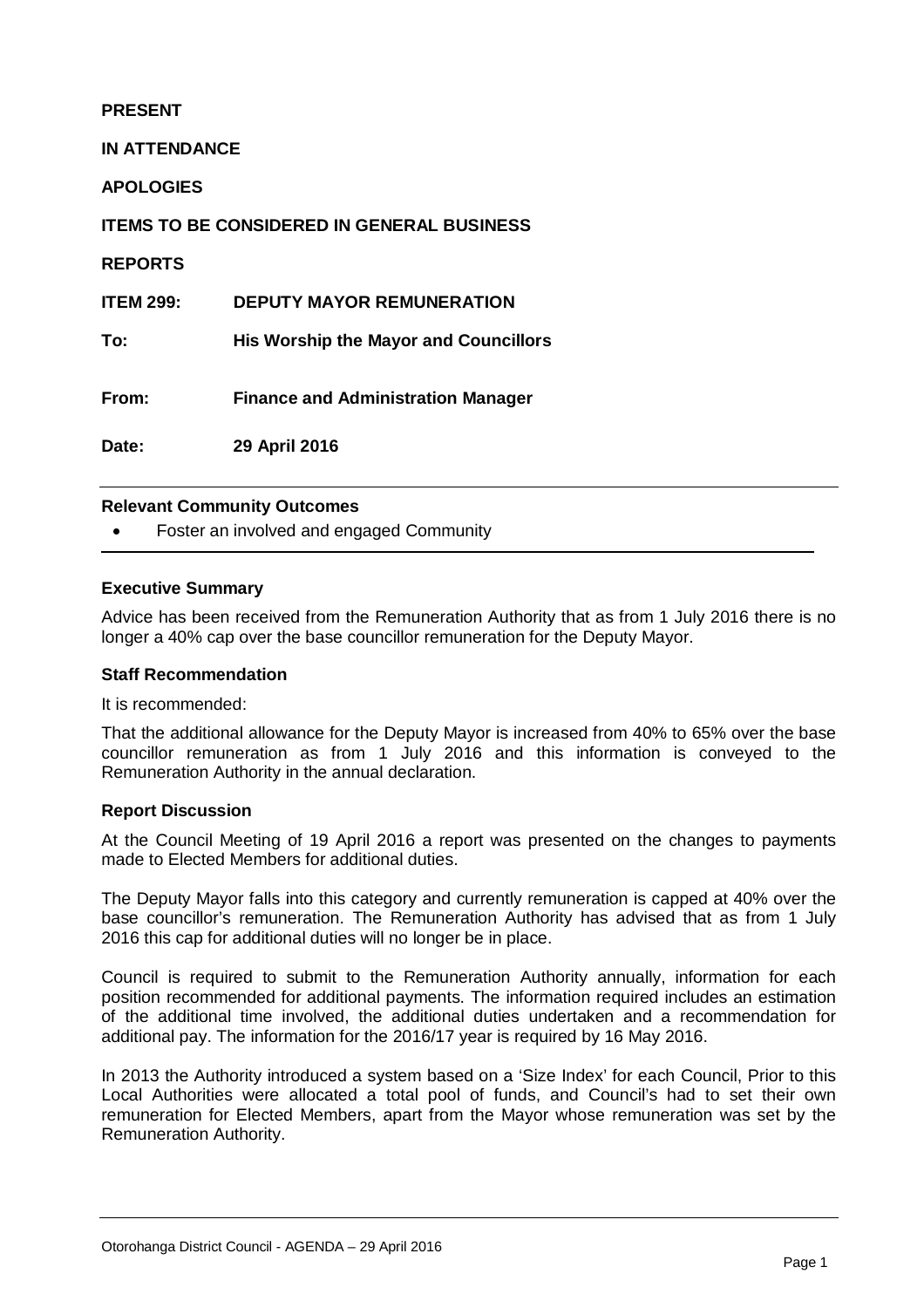Under the old Pool system the Deputy Mayor's remuneration was based on a percentage of the Mayors Remuneration. When it was last allocated in 2012/13 using this method it was set at 40% of the Mayors Salary.

If the same methodology (40% of Mayoral Remuneration) is applied for the 2016/17 year this would equate to an additional payment of 65% over the base councillor remuneration.

#### **G.D Bunn**

#### **FINANCE AND ADMINISTRATION MANAGER**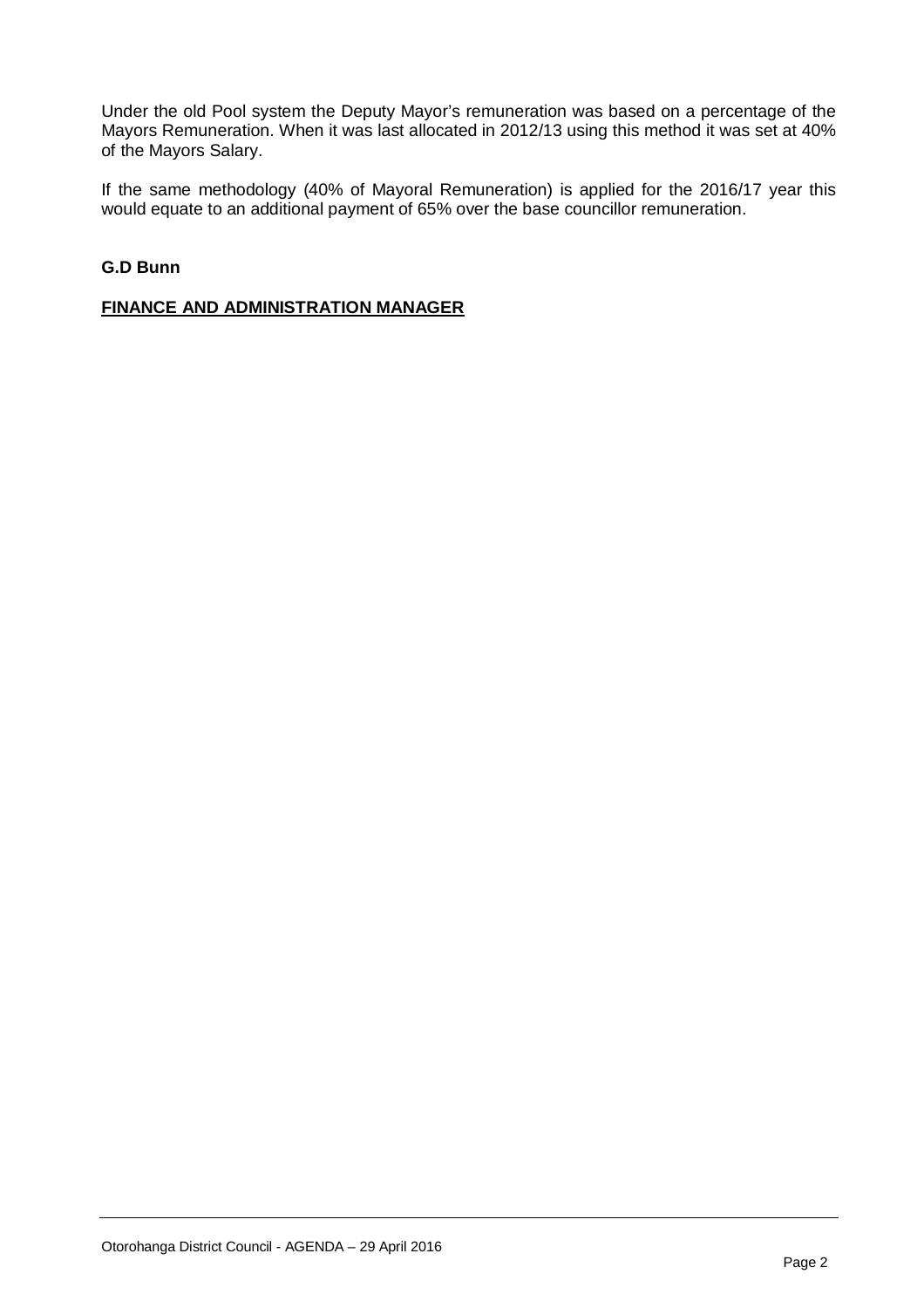**ITEM 300 BUDGET ESTIMATES To: His Worship the Mayor and Councillors From: Chief Executive Date: 29 April 2016**

#### **Relevant Community Outcomes**

- The Otorohanga District is a safe place to live
- Ensure services and facilities meet the needs of the Community
- Provide for the unique history and culture of the District
- Promote the local economy and opportunities for sustainable economic development
- Manage the natural and physical environment in a sustainable manner
- Foster an involved and engaged Community
- Protect the special character of our harbours and their catchments
- Recognise the importance of the Districts rural character

#### **Executive Summary**

The Budget Estimates for the 2016 – 2017 year are attached as a separate document for review.

#### **Staff Recommendation**

That the provided Budget Estimates for the 2016-2017 year, subject to any agreed amendments are approved.

#### **Recent Discussion**

The proposed Budget Estimates for 2016 – 2017 are generally based on those previously agreed for the second year of the 2015 to 2025 long term plan period, with only a relatively small number of changes, which will be identified;.

#### **DC Clibbery**

#### **CHIEF EXECUTIVE**